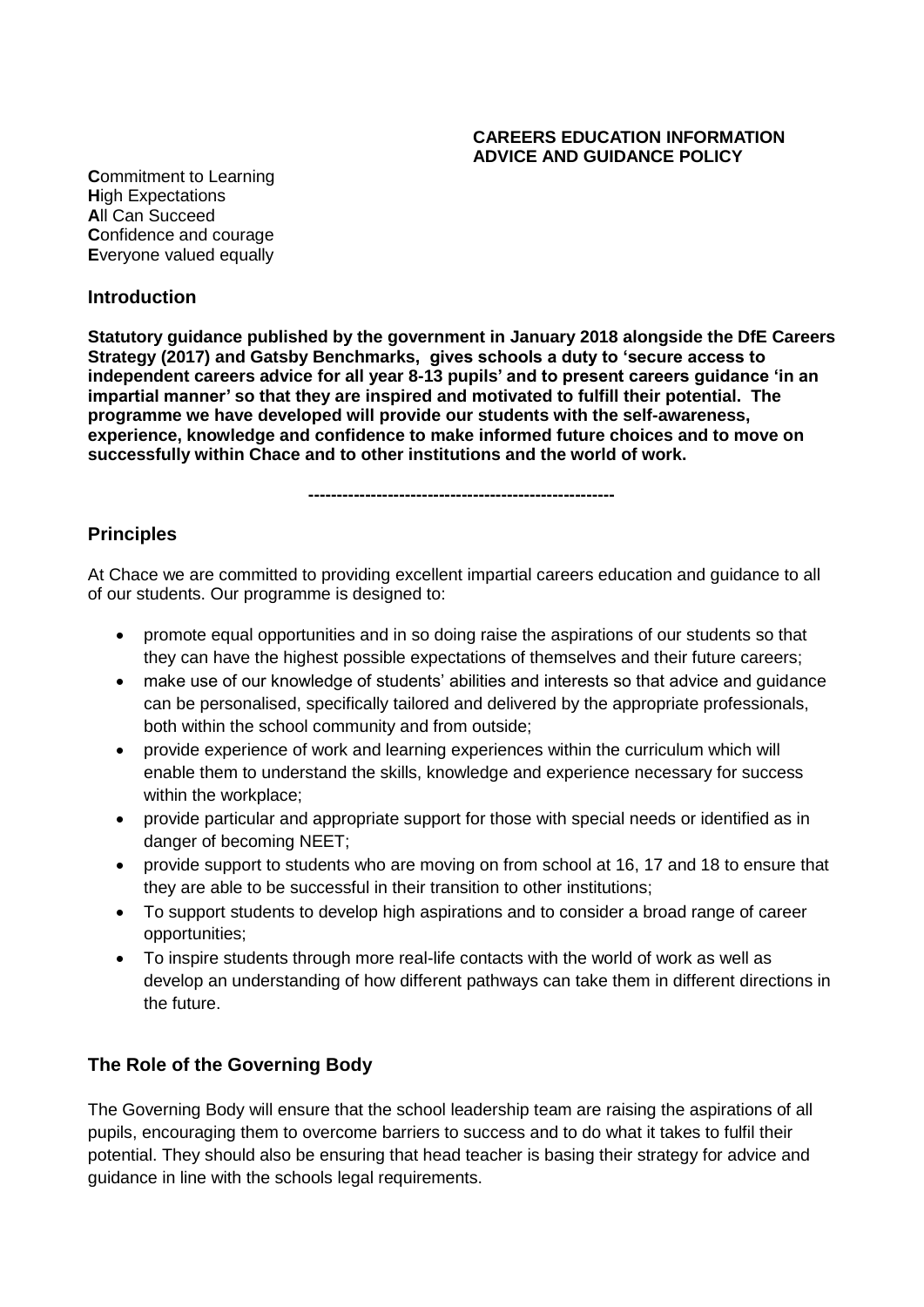## **Life Skills**

The careers programme in Life Skills at Key Stage 3 and 4 aims to provide a progression in students' thinking about possible careers and pathways from Year 7 through to Year 10. We also aim to have students consider an initial career plan with the support of their tutor where can record their possible career interests so that we can tailor individual advice and guidance throughout the student's school career through the Start career online tools and locker.

In Life Skills lessons, students will study a range of topics and will complete activities that will help them produce CVs and letters of application and to practice interview techniques as they explore the world of work. In year 10 they will also focus on preparation for work experience as well as a focus on the application process for sixth form and college.

At Key Stage 5 all students will participate in Key Skills where they will be looking at Careers further as well as the UCAS application process. All students are actively encouraged to complete volunteer hours as part of the YAVE initiative as well as seek further work experience.

#### **Careers Day**

This event enables all students to explore a broad range of career options available to them in the future. They will also look at the range of routes and pathways into these employment opportunities through fun and interactive question and answer processes. Through the event students will be able to network and meet a range of different employers as well as participate in interview style practical activities that they will likely face in the near future.

Further to the career day events, all students will gain the opportunity to take part in other career day activities. These activities range from College and University taster days through to employer engagement activities, work place visits, internships, and work experience.

#### **The options process**

Year 9 students will become familiar with the options process during Life Skills lessons and will be helped to make their decisions in various ways. They will have the opportunity for careers interviews on request – see below; there will be talks about 'new' subjects in assemblies; taster lesson in school time as well as the 'Planning for the Future' evening provides an opportunity for parents and students to listen to a talk about the options process and to hear presentations about the optional subjects.

#### **Individual Careers interviews at KS3**

Before they make their option choices in Year 9, all students will be offered a careers interview on request. However, career interviews will continue for any targeted to the students' with specific individual needs as part of the EHCP and Annual Review Process. The SENCO and her team, as well as parents, will be involved in these interviews. An independent local authority careers adviser will be invited to the Annual Review meetings of students that have an EHCP.

#### **Individual careers interviews and targeted advice at KS4**

• In term 1 of year 11 students will be offered individual careers interviews on request to help them look at career opportunities that interest them as well as the career pathways into these specific areas of employment. This is also to help student prepare to transition and gain support in the application process to sixth form or college.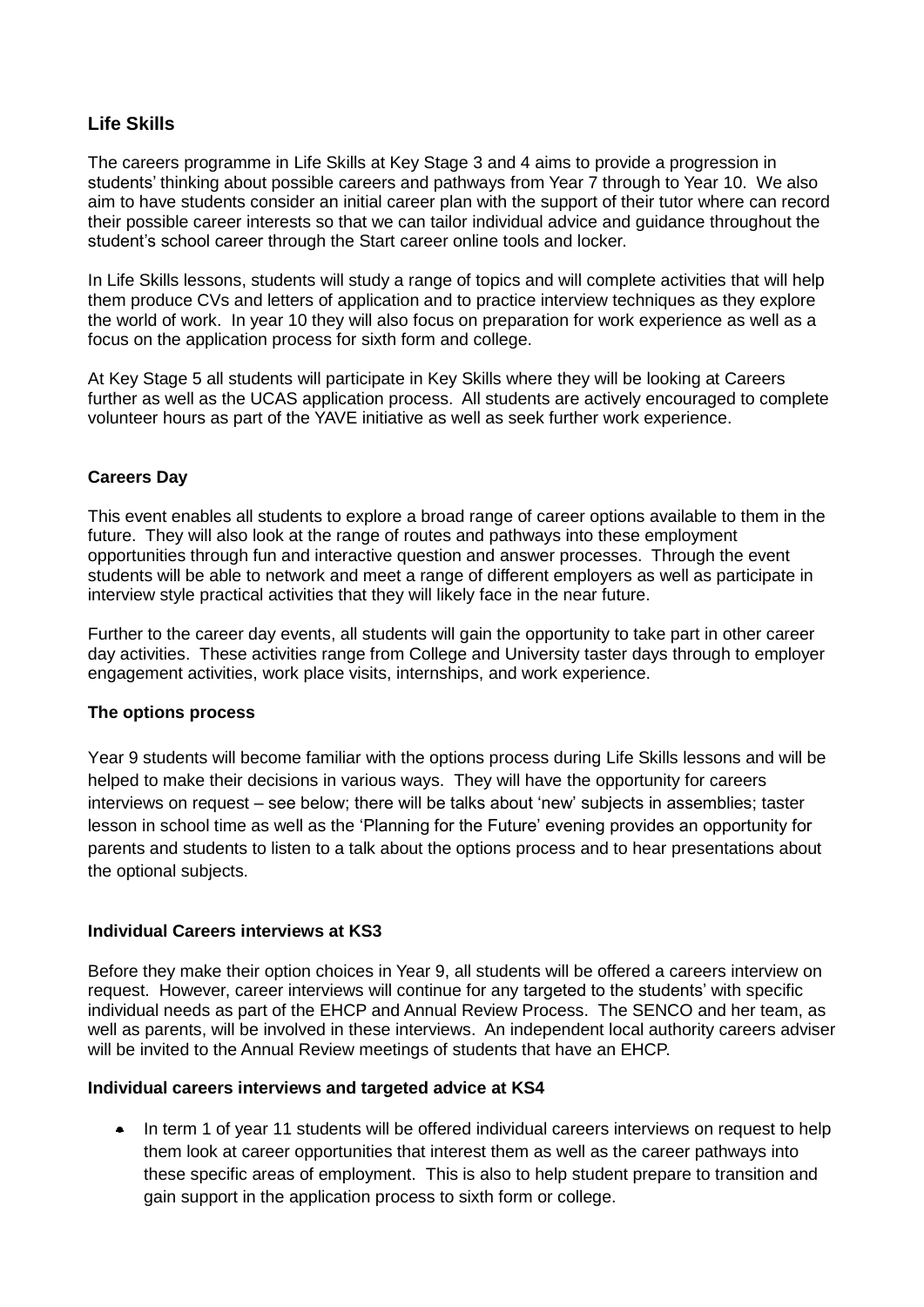In year term 2 all year 11 students will be mentored by SLT and other experienced volunteers from the school staff to ensure that they are making positive plant into education or training after moving on from school. At part of this students will gain further advice and preparation for interviews as part of their application to further education or training. Parents will be informed about this mentoring scheme and students will be seen at least twice and given help with any applications as necessary. As a final safeguard against students being left without plans, the HOL will speak to any students and their parents, who are still causing concern after this process.

#### **Individual careers interviews and targeted advice at KS5**

• In term 2 of year 12 students will be offered individual careers interviews on request. These interviews will focus students at looking at University, Apprenticeships as well as employment opportunities. Students at the end of these sessions should have a firm and clear career plan. All of these career interviews will be shared with the tutors so that any follow up conversations can take place.

**In addition to targeted advice offered by the school, all students and parents will be offered the opportunity of a careers interview with an independent consultant careers adviser. These careers advisers will come in to school to introduce themselves to students and to offer advice at appropriate times in the year.**

#### **Work experience**

Work experience is offered to students in Key Stage 4 as part of the youth talent initiative over February half term. Work experience is also completed by all year 12 students for one week in the summer term. In addition to these placements, students on BTec courses in years 12 and 13 will be on work experience on two different two week block placements throughout out their course. The Level 2&3 Hair students will participate in a long term work placement throughout their course.

Health and Safety checks in accordance with Health and Safety Executive requirements are conducted by Enfield Work Experience. About 80% of students will find their own private placements and the remainder will be found placements at organisations with whom we have contacts. We are able to use our knowledge of students' interests, attainment and personalities to allocate suitable quality placements for our students.

Students on work experience are closely monitored. Employer will be telephoned by a member of staff during the start of the placement and we aim to visit most students as well in the placement. Post-16 long term placement attendance is monitored by telephone and visits are made once a term. Students are encouraged to complete a log or diary during their work experience. This will enable them to keep a record of the experience.

#### **Post – 16 information evening for year 11 students and parents**

The Post-16 information evening in November is designed to offer advice and guidance about Chace Sixth Form as well as other opportunities which are available in the local area. Colleagues from other educational establishments as well as other organisations offering apprenticeships will be invited to offer advice to students and their parents.

Local colleges and providers of apprenticeships will be invited to also speak to student throughout their education to help them make an informed choice towards their post 16 studies.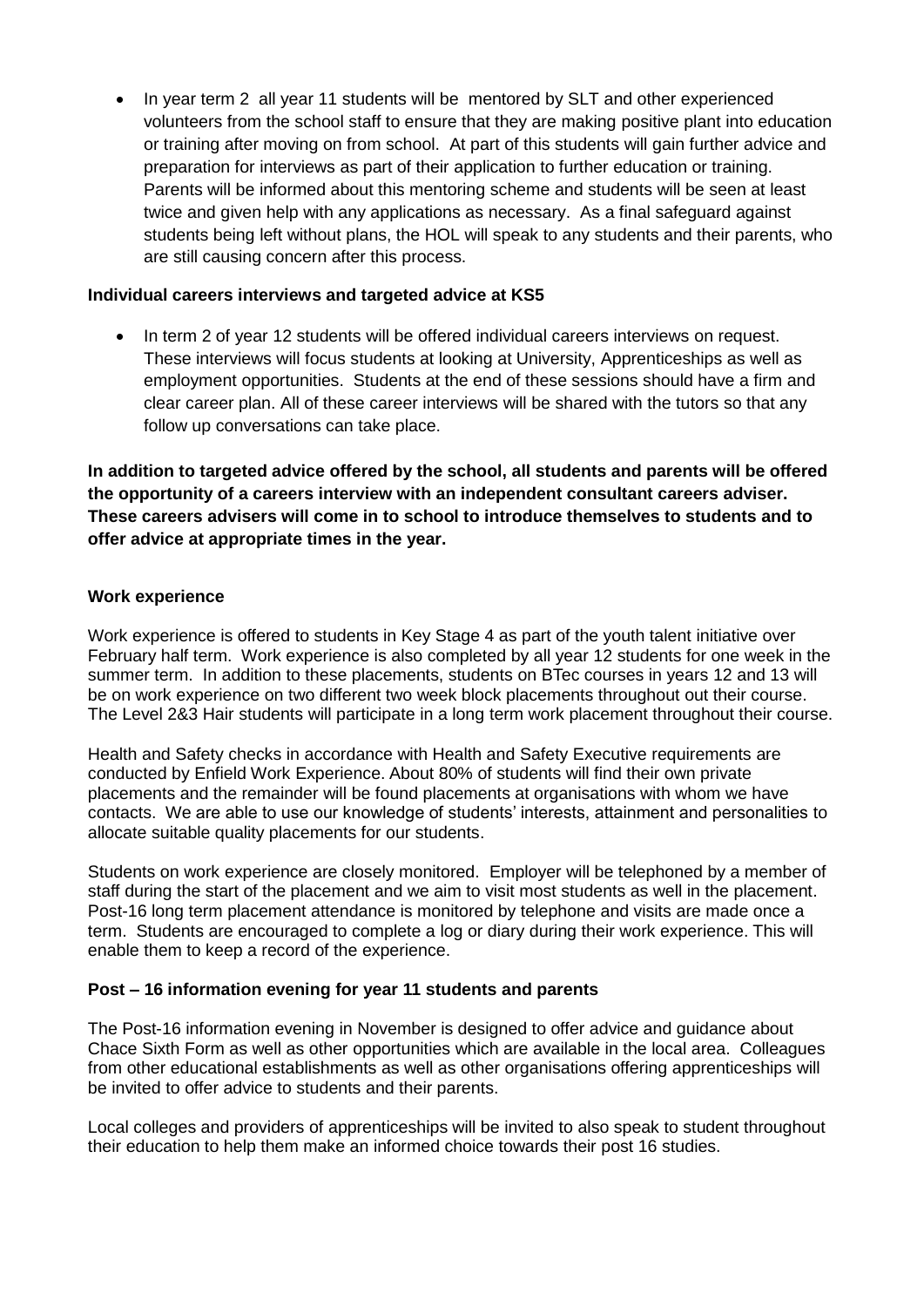## **Post – 16 CEIAG**

In the Key Skills programme in year 12, we aim to provide students with the skills necessary to make application for courses and for jobs – writing CVs, interview technique, writing personal statements. Students will also be encouraged to register with UCAS and write their personal statements and will be guided through the UCAS website. All students are invited to attend a UCAS convention and to attend a trip to Queen Mary University. In addition to this students are encouraged to apply for summer schools and study days at universities all over the country. For students interested in applying to the top universities, we organise talks and a workshop in school. Students can also visit Oxford University. Talks on student finance are also offered. University open days are publicised in the sixth form area and many students attend these.

During year 13 students are guided in their applications for higher education by their form tutors, the head of sixth form and the member of staff who is an expert in this area. They are given help in choosing suitable courses and in compiling their personal statements.

Students who so not wish to attend higher education will be guided in applications for apprenticeships or for work.

Throughout year 12 we monitor student progress and identify, as early as we can, any students who might be at risk of failure at the end of year 12 or for whom progression to year 13 might not be the best course of action. In these cases, we will see parents and students and offer advice and guidance on next steps.

#### **Working with the Local Authority**

The Local Authority maintains a statutory duty to provide advice and guidance to students with a Statement of Special Educational Need and to those at risk of becoming NEET (Not in Education, Employment or Training). We work with the learning Difficulties/Disabilities Team and the Learner Progression Team at the Local Authority to provide the best help and support to these groups of students.

#### **Monitoring and reviewing careers provision**

When monitoring the success of the careers programme, the school considers formal and informal measures, qualitative and quantitative data and hard and soft outcomes for students. The careers programme is evaluated in a number of ways, including:

- student feedback on their experience of the careers programme and what they gained from it
- staff feedback on careers lessons, career day activities, mock interviews etc
- gathering informal feedback from external partners and from parents
- quality assurance of careers lessons as part of the life skills programme
- student destination figures post-16 and post-18

A review process will take place each year. Information about destinations and students who remain NEET, which is provided by the LA, will also inform our review process.

#### **This policy is monitored and reviewed every two years by SLT and Governors through the Governors' Teaching and Learning Committee.**

**This Policy should be read in conjunction with the Spiritual, Personal and Social Development and Equality Policies.**